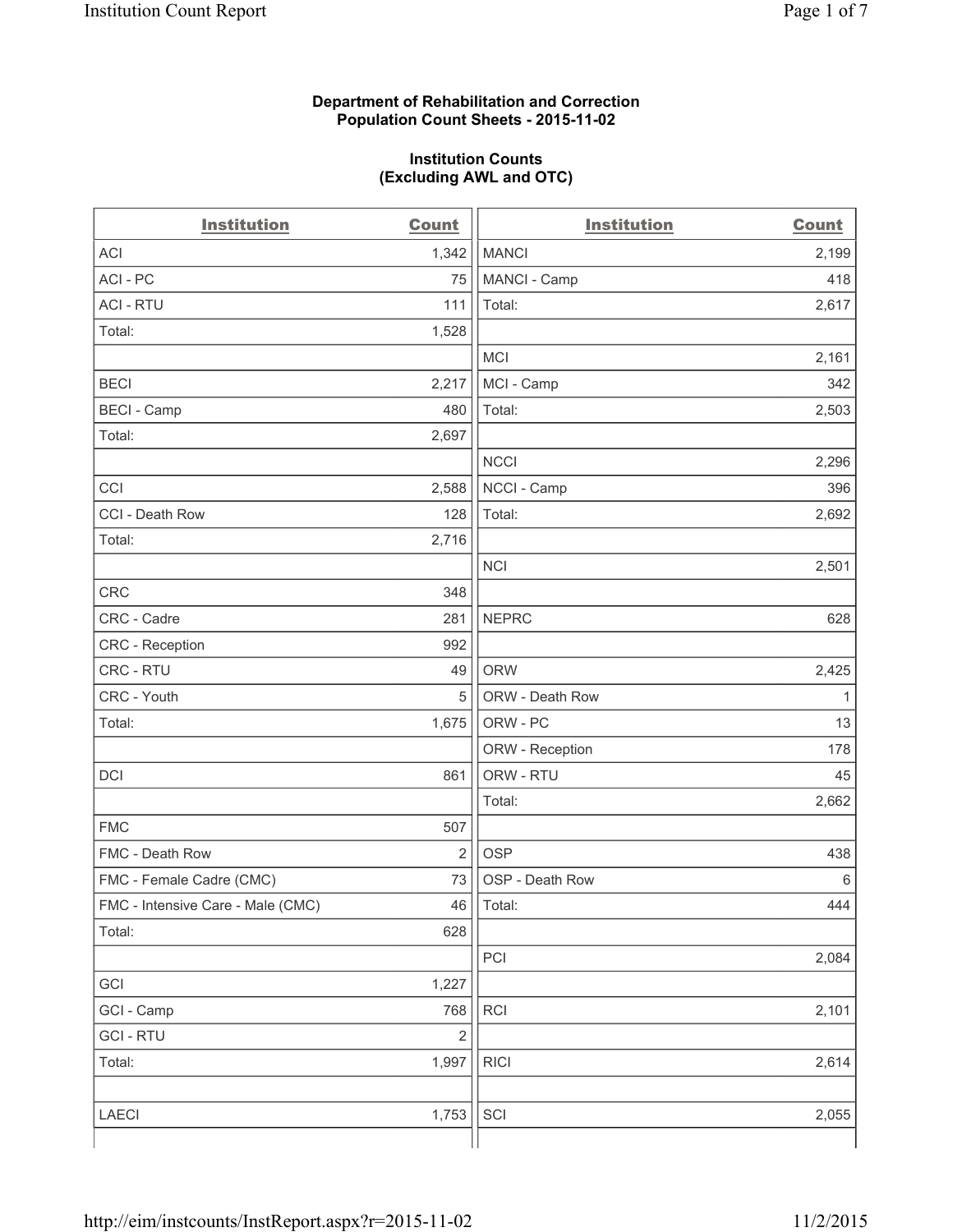| <b>LECI</b>              | 2,354 | SOCF             |                          | 1,173  |
|--------------------------|-------|------------------|--------------------------|--------|
| LECI - Camp              | 174   | SOCF - RTU       |                          | 51     |
| Total:                   | 2,528 | Total:           |                          | 1,224  |
|                          |       |                  |                          |        |
| LOCI                     | 2,291 | <b>TCI</b>       |                          | 1,089  |
|                          |       | TCI - Camp       |                          | 446    |
| <b>LORCI</b>             | 175   | Total:           |                          | 1,535  |
| LORCI - Cadre            | 135   |                  |                          |        |
| <b>LORCI - Reception</b> | 999   | <b>TOCI</b>      |                          | 961    |
| Total:                   | 1,309 | <b>TOCI - PC</b> |                          | 97     |
|                          |       | Total:           |                          | 1,058  |
| <b>MACI</b>              | 1,108 |                  |                          |        |
| MACI - Minimum           | 1,432 | <b>WCI</b>       |                          | 1,285  |
| Total:                   | 2,540 | <b>WCI - RTU</b> |                          | 94     |
|                          |       | Total:           |                          | 1,379  |
|                          |       |                  |                          |        |
|                          |       |                  | <b>Total Population:</b> | 50,620 |

\* The Total Population includes 31 Offenders with Reason Codes 30 & 31. \*\* The Total Population includes 33 Offenders with Reason Code 0A.

# **Male Population by Security Level (Include AWL and Exclude OTC)**

| <b>Security Level</b>  |                   | <b>Body</b> | <b>AWL</b> | $(-OTC)$ | <b>Total</b> |
|------------------------|-------------------|-------------|------------|----------|--------------|
| Total Level 5          |                   | 104         | 1          |          | 104          |
| Total Level 4          |                   | 1,756       | 22         | 21       | 1,757        |
| Total Level 3          |                   | 11,692      | 148        | 109      | 11,731       |
| Total Level 2          |                   | 17,223      | 262        | 171      | 17,314       |
| <b>Total Level 1</b>   |                   | 15,394      | 184        | 91       | 15,487       |
| <b>Total Death Row</b> |                   | 138         | 1          |          | 138          |
|                        | <b>Total Male</b> | 46,307      | 618        | 394      | 46,531       |

## **Female Population by Institution (Include AWL and Exclude OTC)**

| $\frac{1}{2}$            |             |            |          |              |
|--------------------------|-------------|------------|----------|--------------|
| <b>Institution</b>       | <b>Body</b> | <b>AWL</b> | $(-OTC)$ | <b>Total</b> |
| <b>DCI</b>               | 861         | 8          | 5        | 864          |
| <b>FMC</b>               | 23          |            |          | 24           |
| FMC - Female Cadre (CMC) | 73          | っ          | っ        | 73           |
| <b>NEPRC</b>             | 628         | 17         | 9        | 636          |
| <b>ORW</b>               | 2,425       | 56         | 38       | 2,443        |
| <b>ORW - Death Row</b>   |             |            |          |              |
|                          |             |            |          |              |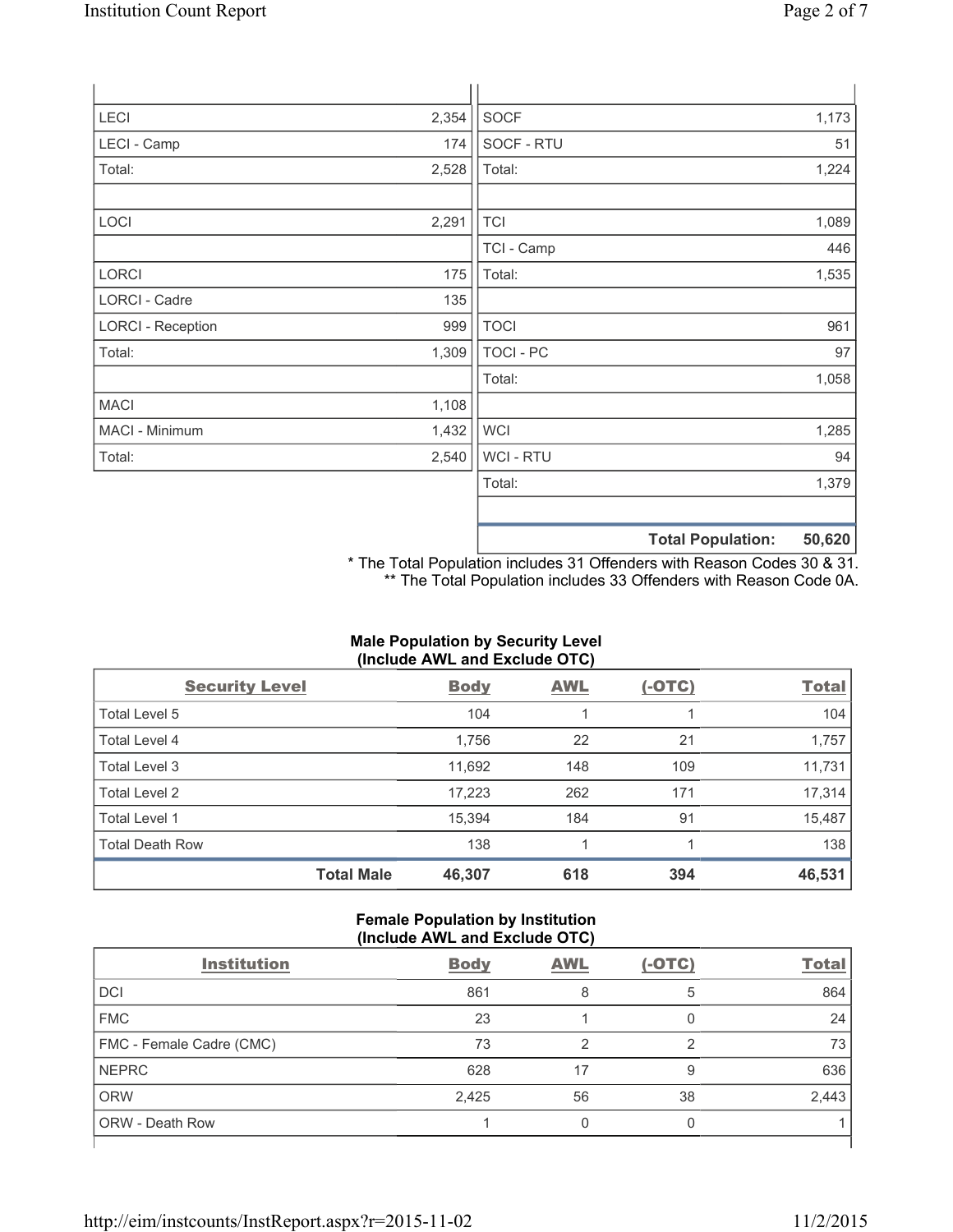| ORW - PC        |                          | 13     |     |     | 13     |
|-----------------|--------------------------|--------|-----|-----|--------|
| ORW - Reception |                          | 178    |     |     | 178    |
| ORW - RTU       |                          | 45     | 0   |     | 45     |
|                 | <b>Total Female</b>      | 4.247  | 84  | 54  | 4,277  |
|                 |                          |        |     |     |        |
|                 | <b>Total Population:</b> | 50,554 | 702 | 448 | 50,808 |

## **Male Population by Institution: Security Level 5 (Include AWL and Exclude OTC)**

| <b>Institution</b>       | <b>Body</b> | <b>AWL</b> | $(-OTC)$ | <b>Total</b>     |
|--------------------------|-------------|------------|----------|------------------|
| <b>LORCI - Reception</b> |             |            |          |                  |
| <b>OSP</b>               | 103         |            |          | 103 <sub>l</sub> |
| <b>Total Level 5</b>     | 104         |            |          | 104              |

## **Male Population by Institution: Security Level 4 (Include AWL and Exclude OTC)**

| <b>Institution</b>       |                      | <b>Body</b>    | <b>AWL</b>          | $(-OTC)$            | <b>Total</b>   |
|--------------------------|----------------------|----------------|---------------------|---------------------|----------------|
| <b>CRC</b>               |                      | 14             | $\mathsf{O}\xspace$ | $\mathsf{O}\xspace$ | 14             |
| CRC - Cadre              |                      | 1              | $\mathsf{O}\xspace$ | $\mathsf 0$         | 1              |
| CRC - Reception          |                      | $\overline{2}$ | $\mathsf{O}\xspace$ | $\mathbf 0$         | $\sqrt{2}$     |
| <b>FMC</b>               |                      | 1              | $\mathbf 0$         | $\mathsf 0$         | 1              |
| LECI                     |                      | $\overline{2}$ | $\mathsf{O}\xspace$ | $\mathsf 0$         | $\sqrt{2}$     |
| LOCI                     |                      | $\overline{2}$ | $\mathsf{O}\xspace$ | $\mathsf{O}\xspace$ | $\sqrt{2}$     |
| LORCI                    |                      | 4              | $\sqrt{3}$          | $\mathfrak{S}$      | $\overline{4}$ |
| <b>LORCI - Reception</b> |                      | $\overline{2}$ | $\mathsf 0$         | $\mathsf{O}\xspace$ | $\sqrt{2}$     |
| <b>MANCI</b>             |                      | $\overline{2}$ | $\mathsf{O}\xspace$ | $\mathsf{O}\xspace$ | $\sqrt{2}$     |
| <b>NCI</b>               |                      | 1              | $\mathsf{O}\xspace$ | $\mathsf 0$         | 1              |
| <b>OSP</b>               |                      | 325            | $\overline{2}$      | $\overline{2}$      | 325            |
| RCI                      |                      | 12             | $\mathsf{O}\xspace$ | $\mathsf 0$         | 12             |
| SOCF                     |                      | 1,095          | 15                  | 14                  | 1,096          |
| SOCF - RTU               |                      | 50             | $\mathsf{O}\xspace$ | $\mathsf{O}\xspace$ | 50             |
| <b>TCI</b>               |                      | 4              | $\mathsf{O}\xspace$ | $\mathsf{O}\xspace$ | $\overline{4}$ |
| <b>TOCI</b>              |                      | 189            | $\overline{2}$      | $\overline{2}$      | 189            |
| <b>TOCI - PC</b>         |                      | 41             | $\mathsf{O}\xspace$ | $\mathsf 0$         | 41             |
| <b>WCI</b>               |                      | 8              | $\mathsf{O}\xspace$ | $\mathsf{O}\xspace$ | $\,8\,$        |
| WCI - RTU                |                      | 1              | $\mathsf{O}\xspace$ | $\mathsf{O}\xspace$ | 1              |
|                          | <b>Total Level 4</b> | 1,756          | 22                  | 21                  | 1,757          |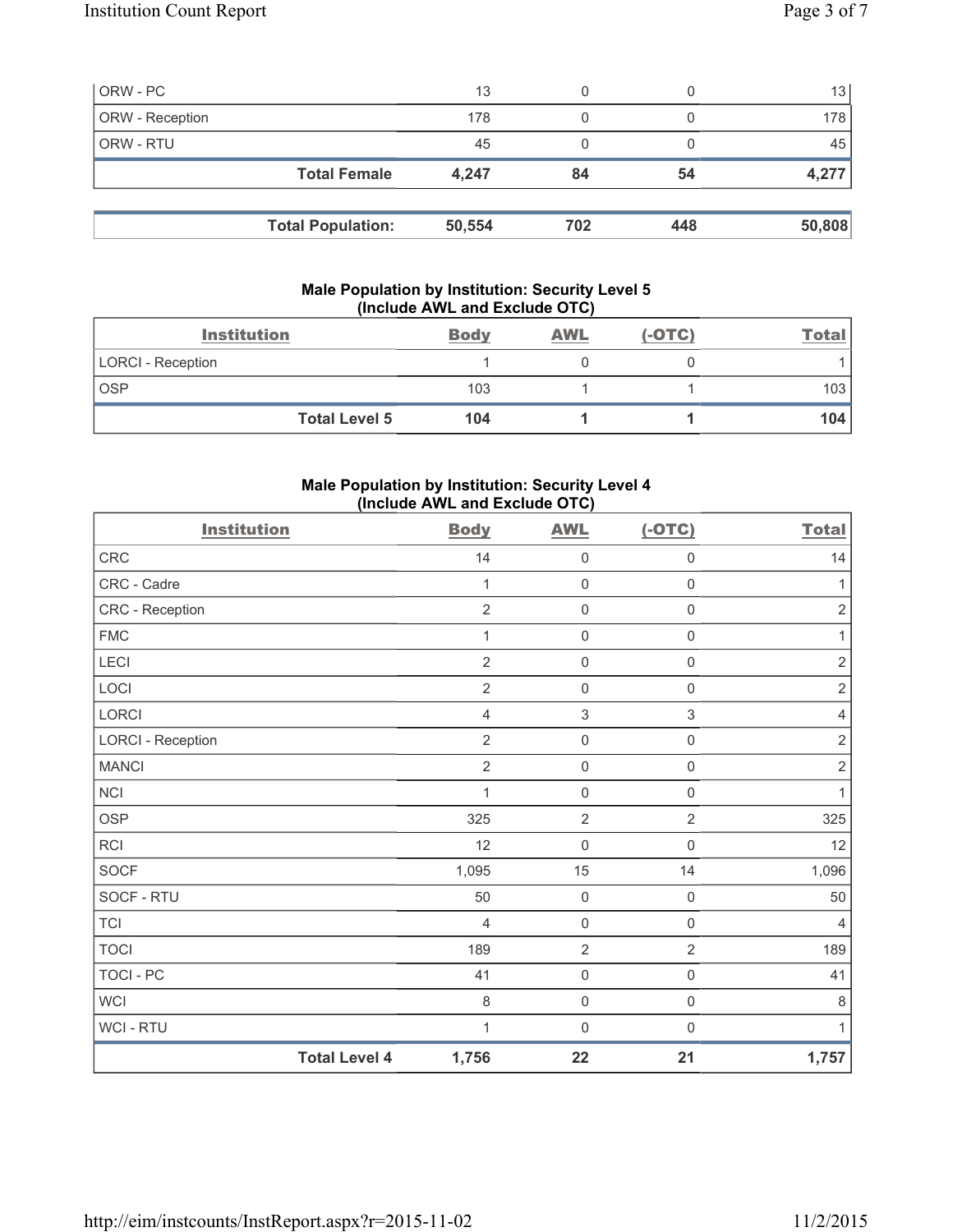| <b>Institution</b>                | <b>Body</b>               | <b>AWL</b>          | $(-OTC)$            | <b>Total</b>              |
|-----------------------------------|---------------------------|---------------------|---------------------|---------------------------|
| ACI                               | 14                        | 1                   | $\mathsf{O}\xspace$ | 15                        |
| <b>BECI</b>                       | $\overline{4}$            | $\mathbf 0$         | $\mathsf 0$         | 4                         |
| CCI                               | $\overline{2}$            | $\mathbf 1$         | $\mathbf{1}$        | $\sqrt{2}$                |
| CRC                               | 120                       | 10                  | $\,8\,$             | 122                       |
| CRC - Cadre                       | 208                       | 1                   | $\mathsf{O}\xspace$ | 209                       |
| CRC - Reception                   | 739                       | 10                  | $\overline{7}$      | 742                       |
| CRC - RTU                         | 24                        | $\mathbf 0$         | $\mathsf 0$         | 24                        |
| CRC - Youth                       | $\ensuremath{\mathsf{3}}$ | $\mathsf{O}\xspace$ | $\mathsf 0$         | $\ensuremath{\mathsf{3}}$ |
| ${\sf FMC}$                       | $\overline{4}$            | $\mathsf{O}\xspace$ | $\mathsf 0$         | $\overline{4}$            |
| FMC - Intensive Care - Male (CMC) | $\overline{7}$            | $\mathbf 1$         | $\mathsf 0$         | 8                         |
| GCI                               | $\mathbf{1}$              | $\mathsf{O}\xspace$ | $\mathsf{O}\xspace$ | 1                         |
| LAECI                             | $\overline{4}$            | $\mathbf 0$         | $\mathbf 0$         | $\overline{4}$            |
| LECI                              | 2,265                     | 25                  | 18                  | 2,272                     |
| LORCI                             | 81                        | 28                  | 24                  | 85                        |
| LORCI - Cadre                     | 98                        | $\mathsf{O}\xspace$ | $\mathsf 0$         | 98                        |
| <b>LORCI - Reception</b>          | 739                       | $\mathsf{O}\xspace$ | $\mathsf 0$         | 739                       |
| <b>MACI</b>                       | $\mathbf{1}$              | $\mathbf 0$         | $\mathsf 0$         | $\mathbf{1}$              |
| <b>MANCI</b>                      | 2,175                     | 18                  | 15                  | 2,178                     |
| MCI                               | $\sqrt{2}$                | $\mathsf{O}\xspace$ | $\mathsf 0$         | $\overline{2}$            |
| <b>NCCI</b>                       | 6                         | $\mathsf{O}\xspace$ | $\mathsf 0$         | 6                         |
| NCI                               | $\boldsymbol{9}$          | $\mathsf{O}\xspace$ | $\mathsf 0$         | $\mathsf g$               |
| PCI                               | 38                        | $\mathsf 3$         | $\mathbf 0$         | 41                        |
| RCI                               | 1,900                     | 27                  | 20                  | 1,907                     |
| SCI                               | $\sqrt{2}$                | $\mathbf 0$         | $\mathsf 0$         | $\overline{2}$            |
| <b>SOCF</b>                       | 77                        | $\sqrt{2}$          | $\sqrt{2}$          | 77                        |
| SOCF - RTU                        | 1                         | $\mathsf 0$         | $\mathsf 0$         | $\mathbf{1}$              |
| <b>TCI</b>                        | 1,019                     | $\overline{7}$      | $\,6\,$             | 1,020                     |
| TCI - Camp                        | $\mathbf{1}$              | $\mathsf{O}\xspace$ | $\mathsf{O}\xspace$ | $\mathbf{1}$              |
| <b>TOCI</b>                       | 746                       | $\mathsf 0$         | $\mathsf 0$         | 746                       |
| <b>TOCI - PC</b>                  | 56                        | $\mathsf{O}\xspace$ | $\mathsf 0$         | 56                        |
| WCI                               | 1,256                     | 14                  | $\,8\,$             | 1,262                     |
| WCI - RTU                         | $90\,$                    | $\mathbf 0$         | $\mathsf{O}\xspace$ | 90                        |
| <b>Total Level 3</b>              | 11,692                    | 148                 | 109                 | 11,731                    |

## **Male Population by Institution: Security Level 3 (Include AWL and Exclude OTC)**

#### **Male Population by Institution: Security Level 2 (Include AWL and Exclude OTC)**

|                    | $(110)(1440)$ $(1114)$ $(114)$ $(1014)$ |            |               |
|--------------------|-----------------------------------------|------------|---------------|
| <b>Institution</b> |                                         | <b>AWL</b> | <u> Total</u> |
|                    |                                         |            |               |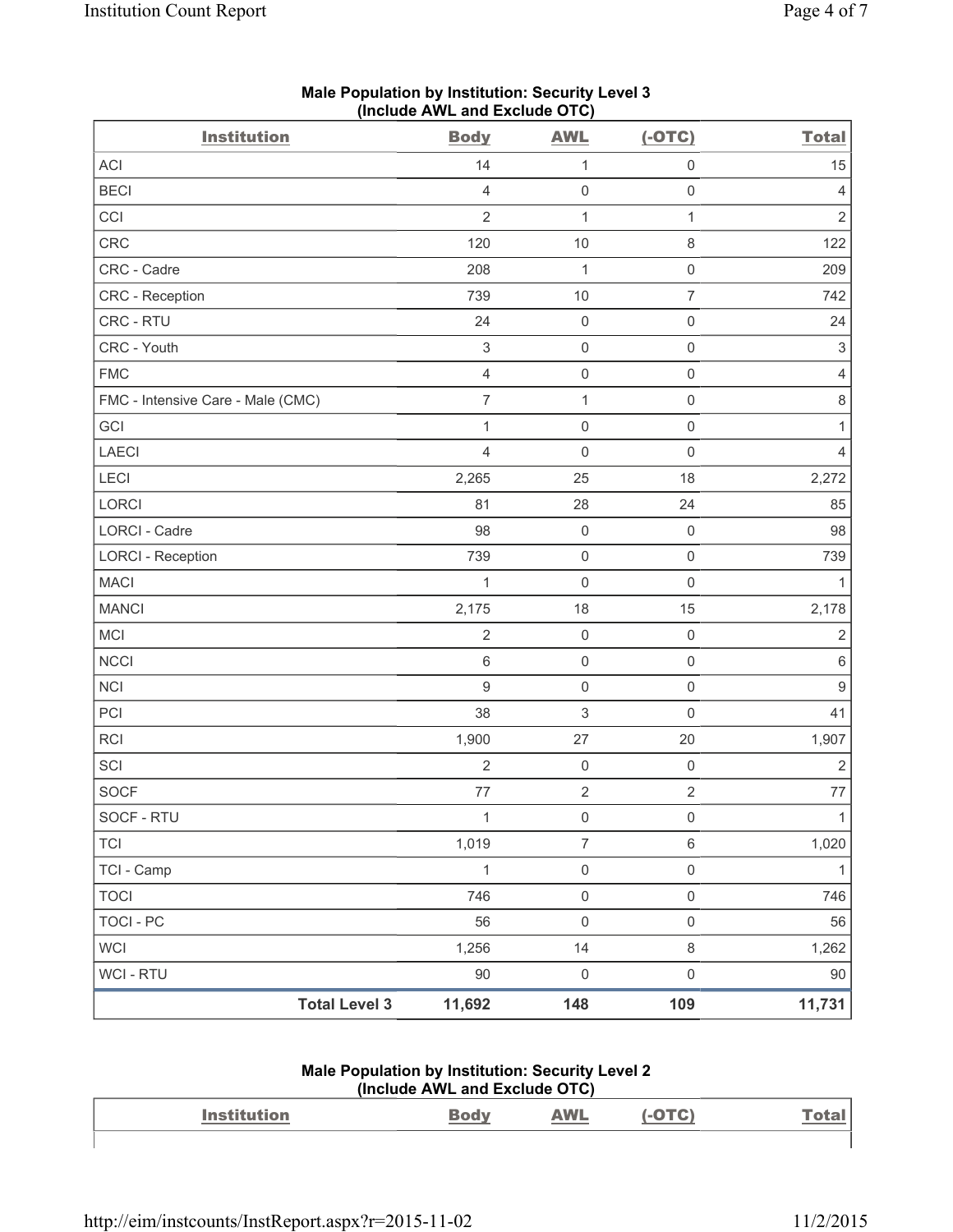| <b>Total Level 2</b>              | 17,223         | 262                 | 171                       | 17,314         |
|-----------------------------------|----------------|---------------------|---------------------------|----------------|
| WCI - RTU                         | $\overline{2}$ | $\mathsf{O}\xspace$ | $\mathsf 0$               | $\overline{2}$ |
| <b>WCI</b>                        | 20             | $\mathsf 0$         | $\mathsf 0$               | $20\,$         |
| <b>TOCI</b>                       | 26             | $\mathsf{O}\xspace$ | $\mathsf 0$               | 26             |
| <b>TCI</b>                        | 19             | $\mathsf 0$         | $\mathsf 0$               | 19             |
| SCI                               | 906            | $18$                | 12                        | 912            |
| <b>RICI</b>                       | 1,519          | 29                  | 18                        | 1,530          |
| RCI                               | 189            | $\mathbf{1}$        | $\mathsf 0$               | 190            |
| PCI                               | 732            | $16$                | $\,$ 5 $\,$               | 743            |
| <b>NCI</b>                        | 1,665          | 27                  | 22                        | 1,670          |
| NCCI - Camp                       | 15             | $\mathbf 0$         | $\mathsf{O}\xspace$       | 15             |
| <b>NCCI</b>                       | 1,556          | 19                  | $\boldsymbol{7}$          | 1,568          |
| MCI - Camp                        | $\mathbf{1}$   | $\mathsf{O}\xspace$ | $\mathsf 0$               | $\mathbf{1}$   |
| <b>MCI</b>                        | 1,679          | 28                  | 18                        | 1,689          |
| <b>MANCI</b>                      | 12             | 0                   | $\mathsf{O}\xspace$       | 12             |
| <b>MACI</b>                       | 1,107          | $10$                | $\,6\,$                   | 1,111          |
| <b>LORCI - Reception</b>          | 153            | 1                   | $\mathsf 0$               | 154            |
| LORCI - Cadre                     | 33             | $\mathsf 0$         | $\mathsf 0$               | 33             |
| LORCI                             | 64             | 20                  | 18                        | 66             |
| LOCI                              | 1,179          | 8                   | $6\,$                     | 1,181          |
| LECI                              | 76             | $\mathsf 0$         | $\mathsf 0$               | 76             |
| <b>LAECI</b>                      | 1,098          | 19                  | 15                        | 1,102          |
| <b>GCI-RTU</b>                    | $\mathbf{1}$   | $\mathsf 0$         | $\mathsf 0$               | $\mathbf{1}$   |
| GCI - Camp                        | $\mathbf{1}$   | $\mathsf 0$         | $\mathsf 0$               | 1              |
| GCI                               | 817            | $\,8\,$             | $\,6\,$                   | 819            |
| FMC - Intensive Care - Male (CMC) | 22             | $\mathsf{O}\xspace$ | $\mathsf 0$               | 22             |
| <b>FMC</b>                        | $\overline{2}$ | $\mathbf{1}$        | $\mathsf 0$               | $\mathsf 3$    |
| CRC - Youth                       | $\sqrt{2}$     | $\mathsf{O}\xspace$ | $\mathsf 0$               | $\overline{2}$ |
| CRC - RTU                         | 19             | $\mathsf 0$         | $\mathsf 0$               | 19             |
| <b>CRC</b> - Reception            | 166            | $\overline{7}$      | $\,6\,$                   | 167            |
| CRC - Cadre                       | 57             | $\mathsf{O}\xspace$ | $\mathsf 0$               | 57             |
| CRC                               | 1,736<br>106   | 16<br>$\mathbf 2$   | $\mathbf{1}$              | 1,741<br>107   |
| <b>BECI</b><br>CCI                | 1,487          | 21                  | 17<br>11                  | 1,491          |
| <b>ACI - RTU</b>                  | 65             | $\mathsf{O}\xspace$ | $\mathsf 0$               | 65             |
| ACI - PC                          | 74             | $\mathsf{O}\xspace$ | $\mathsf 0$               | 74             |
| ACI                               | 617            | 11                  | $\ensuremath{\mathsf{3}}$ | 625            |
|                                   |                |                     |                           |                |

**Male Population by Institution: Security Level 1 (Include AWL and Exclude OTC)**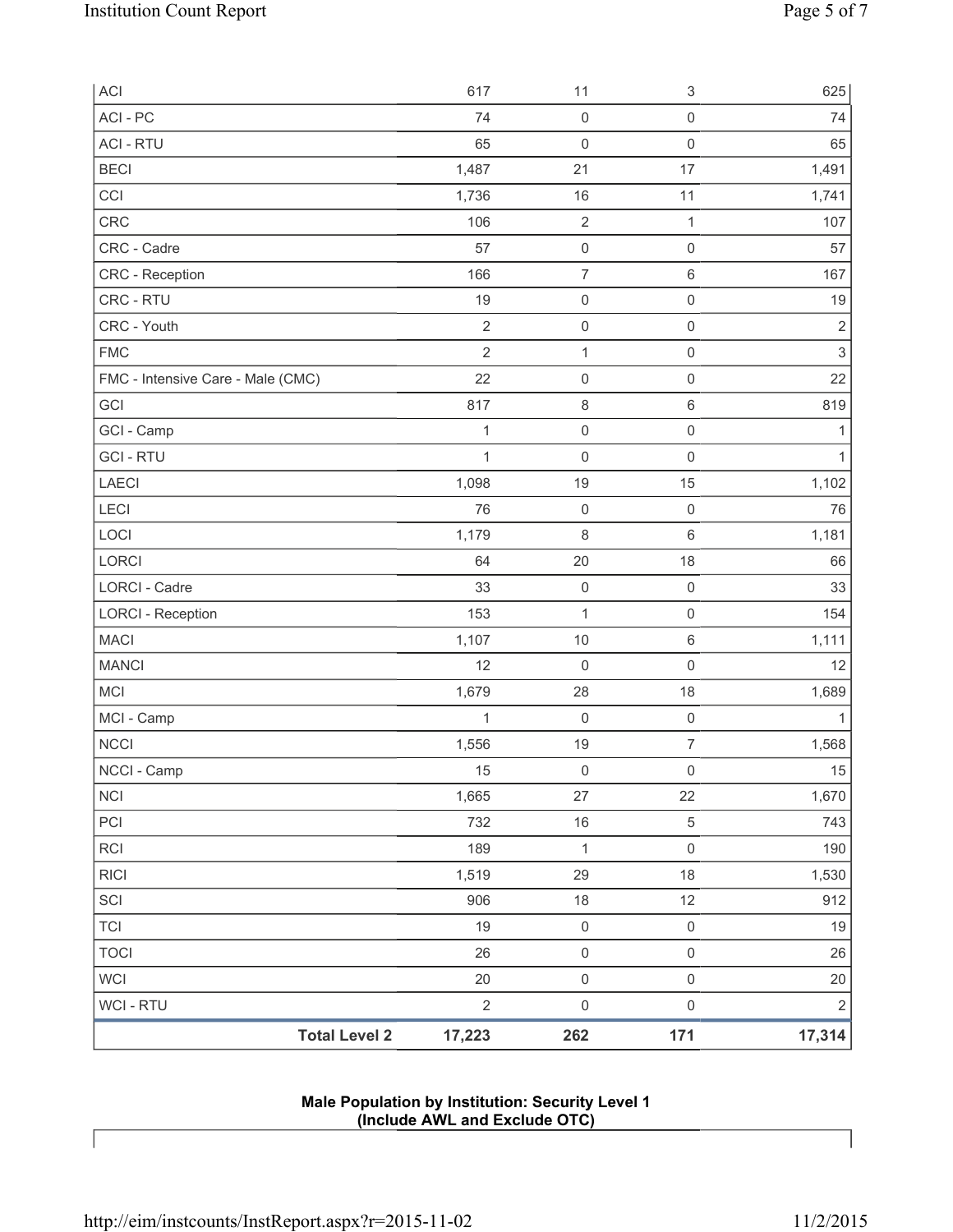| <b>Institution</b>                | <b>Body</b>      | <b>AWL</b>                | $(-OTC)$                  | <b>Total</b>     |
|-----------------------------------|------------------|---------------------------|---------------------------|------------------|
| <b>ACI</b>                        | 711              | $\sqrt{5}$                | $\mathbf{1}$              | 715              |
| ACI-PC                            | 1                | $\mathsf{O}\xspace$       | $\mathsf{O}\xspace$       | 1                |
| <b>ACI - RTU</b>                  | 46               | $\mathbf 0$               | $\mathsf{O}\xspace$       | 46               |
| <b>BECI</b>                       | 726              | 14                        | $\,6$                     | 734              |
| <b>BECI - Camp</b>                | 480              | $\mathsf 0$               | $\mathsf{O}\xspace$       | 480              |
| CCI                               | 850              | $\overline{7}$            | $\mathsf{O}\xspace$       | 857              |
| <b>CRC</b>                        | 49               | $\mathbf 2$               | $\overline{2}$            | 49               |
| CRC - Cadre                       | 15               | $\mathsf{O}\xspace$       | $\mathsf{O}\xspace$       | 15               |
| CRC - Reception                   | 81               | $\mathsf{O}\xspace$       | $\mathsf{O}\xspace$       | 81               |
| CRC - RTU                         | $6\,$            | $\mathsf{O}\xspace$       | $\mathsf{O}\xspace$       | $\,6\,$          |
| <b>FMC</b>                        | 476              | $\sqrt{2}$                | $\mathbf{1}$              | 477              |
| FMC - Intensive Care - Male (CMC) | 17               | $\mathsf{O}\xspace$       | $\mathsf{O}\xspace$       | 17               |
| GCI                               | 409              | 12                        | $\overline{7}$            | 414              |
| GCI - Camp                        | 767              | $\mathsf{O}\xspace$       | $\mathsf{O}\xspace$       | 767              |
| <b>GCI-RTU</b>                    | $\mathbf{1}$     | $\mathsf 0$               | $\mathsf 0$               | $\mathbf{1}$     |
| <b>LAECI</b>                      | 651              | 8                         | $\overline{7}$            | 652              |
| LECI                              | 11               | $\mathbf{1}$              | $\mathsf{O}\xspace$       | 12               |
| LECI - Camp                       | 174              | $\mathsf 0$               | $\mathsf{O}\xspace$       | 174              |
| LOCI                              | 1,110            | $\overline{7}$            | $\overline{4}$            | 1,113            |
| LORCI                             | 26               | $\ensuremath{\mathsf{3}}$ | $\ensuremath{\mathsf{3}}$ | 26               |
| LORCI - Cadre                     | $\overline{4}$   | $\mathsf{O}\xspace$       | $\mathsf 0$               | 4                |
| <b>LORCI - Reception</b>          | 104              | $\mathsf{O}\xspace$       | $\mathsf{O}\xspace$       | 104              |
| MACI - Minimum                    | 1,432            | 12                        | $\overline{7}$            | 1,437            |
| <b>MANCI</b>                      | 10               | $\,8\,$                   | $\overline{2}$            | 16               |
| MANCI - Camp                      | 418              | $\overline{\mathbf{c}}$   | $\sqrt{2}$                | 418              |
| MCI                               | 480              | 12                        | $\overline{4}$            | 488              |
| MCI - Camp                        | 341              | $\mathsf 0$               | $\mathsf 0$               | 341              |
| <b>NCCI</b>                       | 734              | 15                        | $\,8\,$                   | 741              |
| NCCI - Camp                       | 381              | $\mathbf{1}$              | 1                         | 381              |
| NCI                               | 826              | $\boldsymbol{9}$          | $\,$ 5 $\,$               | 830              |
| <b>OSP</b>                        | $\boldsymbol{9}$ | $\mathsf{O}\xspace$       | $\mathsf{O}\xspace$       | $\boldsymbol{9}$ |
| PCI                               | 1,314            | 26                        | $\boldsymbol{9}$          | 1,331            |
| <b>RICI</b>                       | 1,095            | 15                        | $\boldsymbol{9}$          | 1,101            |
| SCI                               | 1,147            | $17\,$                    | $10$                      | 1,154            |
| <b>TCI</b>                        | 47               | $\,6\,$                   | $\ensuremath{\mathsf{3}}$ | $50\,$           |
| TCI - Camp                        | 445              | $\mathsf{O}\xspace$       | $\mathsf{O}\xspace$       | 445              |
| <b>Total Level 1</b>              | 15,394           | 184                       | 91                        | 15,487           |

**High Offender ID's**